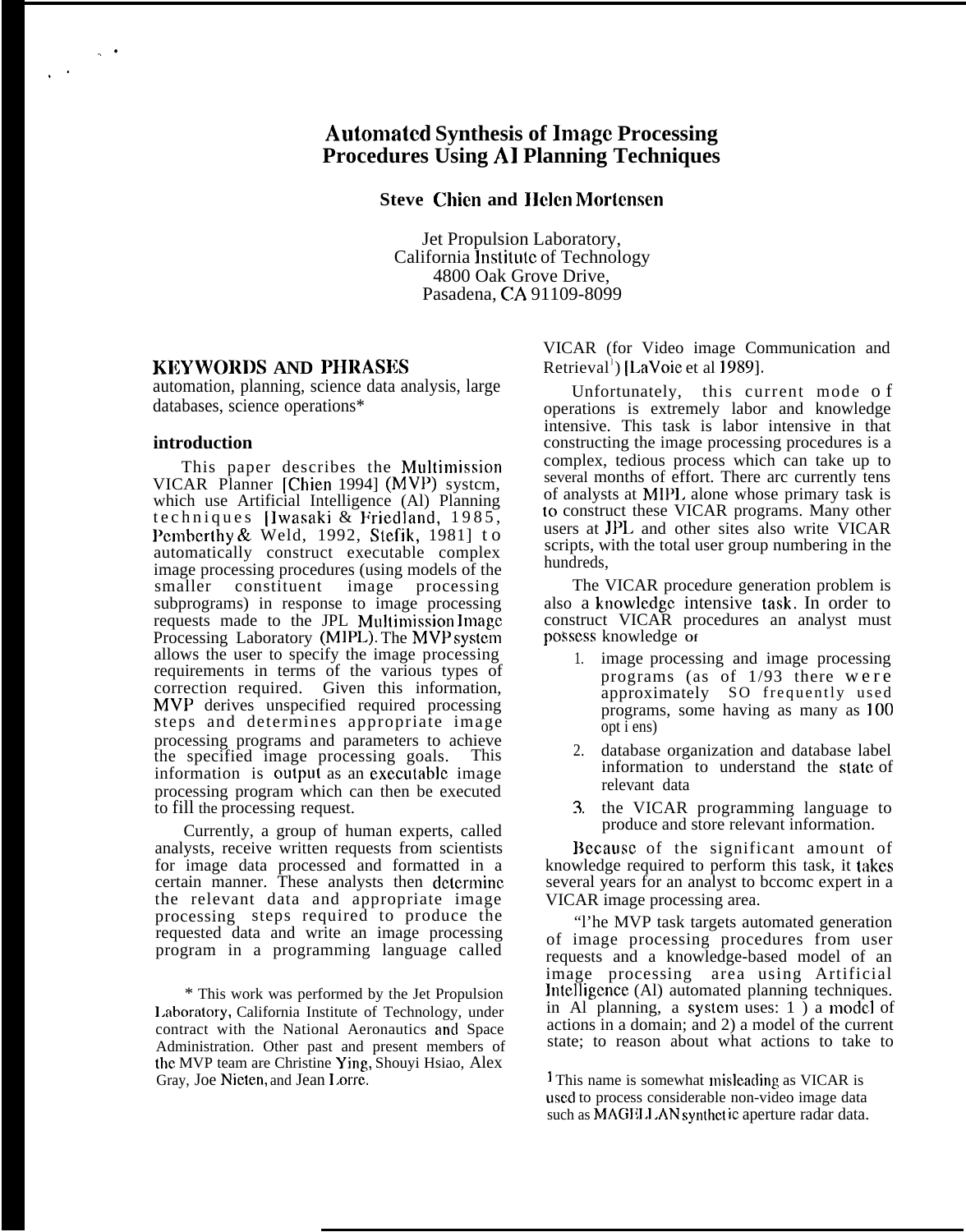achieve some specified goals. By partially automating the filling of basic science requests, request turnaround time will be reduced, analysts time will be freed for more complex and challenging science requests, and analyst workload will be reduced.

VICAR is a general-purpose image processing programming language designed to promote the development and re-use of generalpurpose image processing algorithms for MIPL needs. The primary function of VICAR is to allow individual image processing steps (called VICAR programs) to be combined into more complex image processing scripts called procedure definition files (PDFs). As one of their primary duties, MIPL analysts construct PDFs to perform image correction, image enhancement, construct mosaics, and to create movies and render objects. Individual processing programs perform functions such as:

photometric correction - correcting the image for lighting conditions due to the position of the sun relative to the imaging device and target,

radiometric correction - correcting for varying camera response depending on where in the field of view the image is read,

line fillin - interpolating missing lines caused by data transmission errors.

Hy composing individual programs which perform these specialized functions, anal ysts can create complex image processing procedures (PDFs) to perform multiple types of correction and register the images to allow combination of multiple images into larger images.

# **'J'hc MVP Architecture**

The overall architecture for the MVP system is shown in Figure 1. The user inputs a problem specification consisting of processing goals and certain image information using a menu-based graphical user interface. These goals and problem context are then passed to the decomposition-based planner which uses skeletal and hierarchical planning methods to classify the problem type and use this classification to decompose the problem into smaller subproblems. During this decomposition process, MVP determines which information on the database state is needed by the planner to solve the subproblems.

These subproblems arc then solved by a conventional operator-based planner using the subproblcm goals and initial states as indicated by the problem decomposition. The resulting plan segments are then assembled using constraints derived in the decomposition process. The resulting plan is then used to generate an actual executable VICAR PDF using conventional macro-expansion techniques.



Figarc 1: MVP Architecture

Plans in the MVP domain can be of considerable length (up to 100 steps) and each step (or VICAR program) can involve reasoning about numerous complex effects (many operators have tens of effects). Due to the large search space caused by this complexity, conventional operator-based planning approaches are not able to tractably construct plans in the VICAR domain without significant control knowledge.

Additionally, even if a purely operator-based planning approach were able to generate plans to solve the VICAR problems, these plans would bc difficult for MIPL analysts to understand. Typically, analysts begin by classifying the general problem being addressed into one of a general class of problems, such as mosaicking, color triple processing, etc. They then use this classification and the problem context to decompose the plan into several abstract steps, such as local correction, navigation, registration, touch-ups, etc. A planning system which mimicked this approach to producing VICAR PDF's would be desirable.

# **Skeletal and Hierarchical Planning tJsing Decompositions in MVP**

Skeletal planning (Iwasaki & Fricdland 1985) is an approach to planning which casts planning as a structured classification problem. In skeletal planning, a planner identifies a new problem as one of a general class of problems based upon the goals and initial state. This technique was originally developed as a model of experiment design in molecular biology; however, skeletal planning is also an accurate model of how expert analysts attack VICAR procedure generation problems. Typically, in a VICAR problem, there is a central goal for processing, such as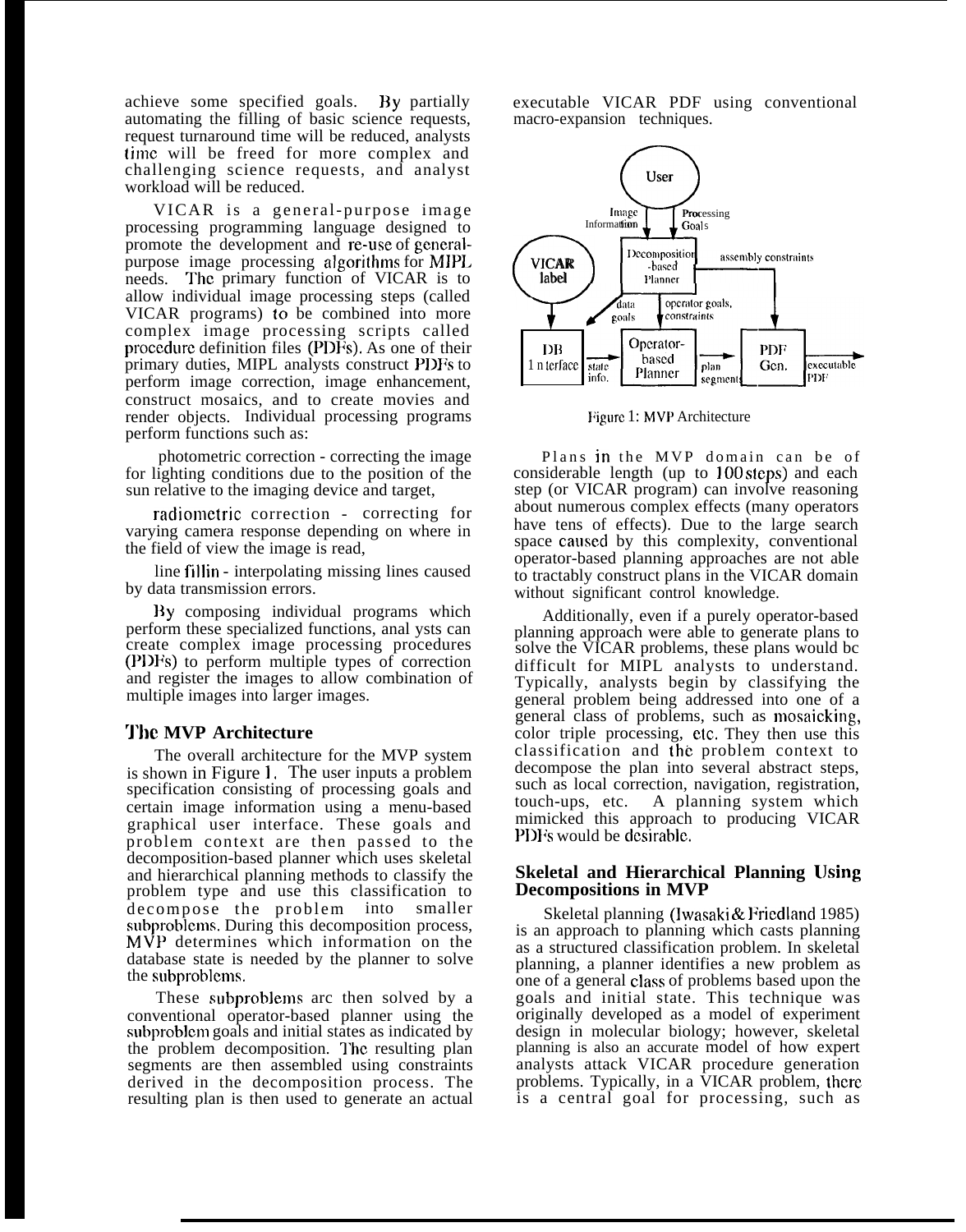mosaicking, which then dictates a decomposition of the overall problem into subproblems such as local correction, navigation, and registration, MVP attacks a VICAR problem by first determining the general problem class, and then using this problem class to perform an initial decomposition of the top--level image processing goals.

Ilierarchical planning (Stefik ] 981) is an approach to planning where abstract goals or procedures are incremental y refined into more and more specific goals or procedures as dictated by goal or procedure decompositions, MW' uses this approach of hierarchical decomposition to refine the initial skeletal plan into a more specific plan specialized based on the specific current goals and situation. This allows the overall problem decomposition to be influenced by factors such as the presence or absence of certain image calibration files or the type of instrument and spacecraft used to record the image. For example, geometric correction uses a model of the target object to correct for variable distance from the instrument to the target. For VOYAGER images, geometric correction is performed as part of the local correct ion process, as geometric distortion is significant enough to require immediate correction before other image processing steps can be performed. However, for GALILEO images, geometric correction is postponed until the registration step, where it can be performed more efficiently.

MVP uses a decomposition-based approach (Lansky 1992) to perform Skeletal and Hierarchical planning. In a decomposition-based approach, decomposition rules dictate how in plan-space planning, one plan can be legally transformed into another plan. The planner then searches the space plans defined by these decompositions. Decomposition-based approaches are extremely powerful in that many other paradigms (such as modal truth criterion planning (1.ansky 1992) can be implemented in a decomposition-based approach.

This decomposition-based approach to skeletal and hierarchical planning in MVP has

several strengths. First, the decomposition rules very naturally represent the manner in which the analysts attack the procedure generation problem. Thus, it was a relatively straightforward process to get the analysts to articulate and accept classification and decomposition rules for the subareas which wc have implemented thus far. Second, the notes from the decomposition rules used to decompose the problem can bc used to annotate the resulting PDF to make the VICAR programs more understandable to the analysts. Third, relatively few problem decomposition rules arc easily able to cover a wide range of problems and decompose them into much smaller subproblcms.

# **operator-based Planning in MVP**

MVP uses classical operator-based planning techniques to solve subproblems produced by the decomposition-based planner. An operator-based planner uses: 1. a model of actions  $\hat{A}$  (in this case the model represents the requirements and effects of individual VICAR) steps; 2. a specification of a current state C (this corresponds to the current database state); and  $3$  a specification of a goal criteria G (this corresponds to user request specification) to derive: a sequence of actions A', that when executed in the current state C, result in a state which satisfies the goal criteria G.

To illustrate this process, consider the following 5 simplified image processing operators shown in Figure 2: preconditions are attributes which must be true of the image file before the step can be run and effects arc attributes which arc made true by executing the step. This information can bc summarized by the information shown below indicating the relevant programs for achieving the goals of missing line fillin, spike removal, and radiomctric correction for Voyager and Galileo images. When constructing a plan to achieve these goals, depending on the project of the image file (e.g., either Voyager or Galileo), MVP will know the correct program to use because the preconditions enforce the correct program selection.

| Operator                | VGRFILLIN                 | <b>GLLFILL JN</b> | <b>ADESPIKE</b>                                            | FICOR77                              | <b>GALSOS</b>                                       |
|-------------------------|---------------------------|-------------------|------------------------------------------------------------|--------------------------------------|-----------------------------------------------------|
| Preconditions VGR image | <b>EDR</b> present        | GLL image         | $(GL)$ image)<br>or $(_VGR \, image)$<br>and (raw values)) | VGR image                            | GLL image<br>raw pixel values                       |
| <b>Effects</b>          | missing lines filled in,. |                   | spike removal                                              | radiometric corr.<br>blemish removal | radiometric corr.<br>reed-solomon<br>overflow corr. |
|                         |                           |                   |                                                            | not raw values                       | saturated pixel corr.<br>not missing line fillin    |

Figure 2: Simplified Planning Operators